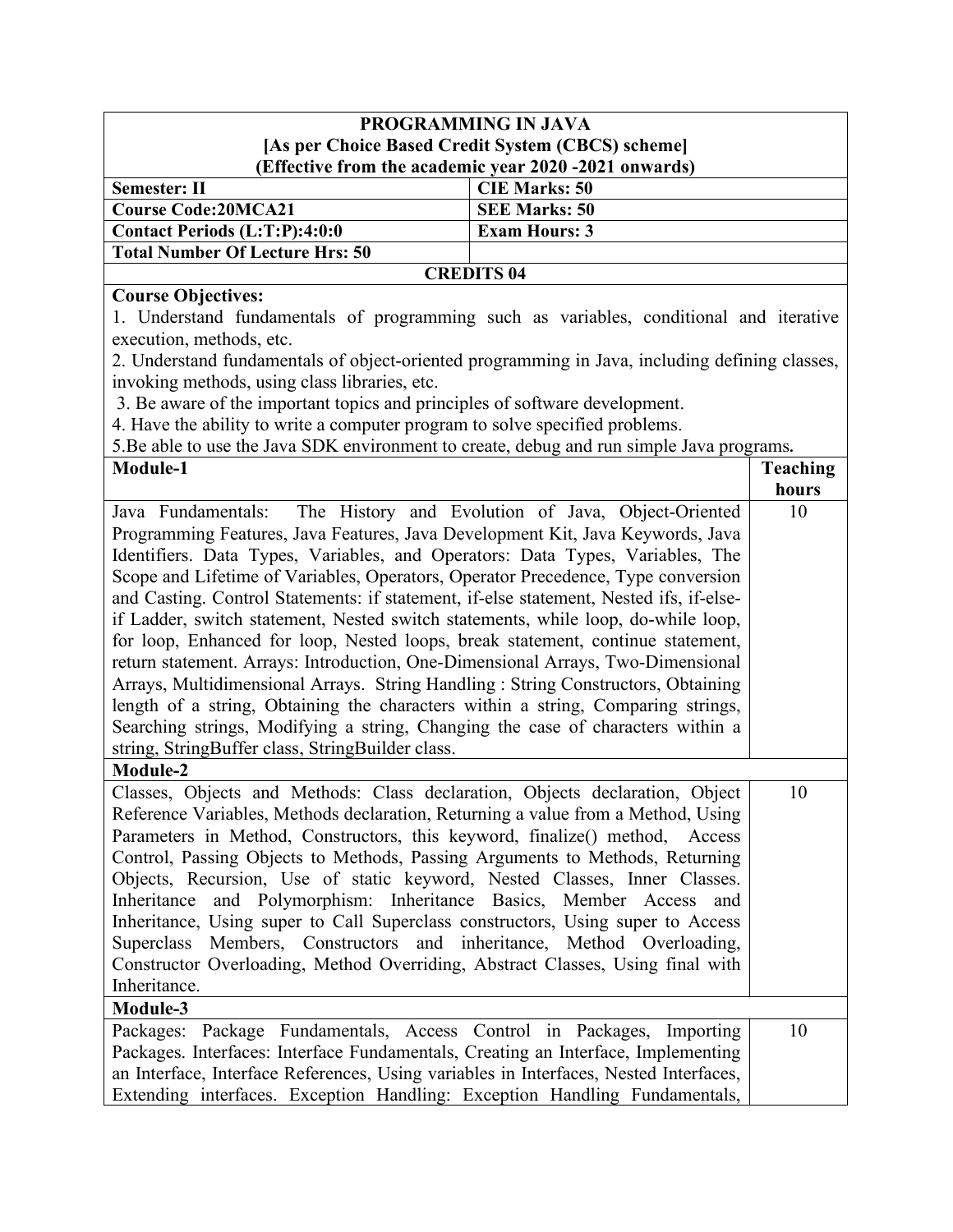| Exception Types, Uncaught Exceptions, Using try and catch blocks to handle an                                                      |    |  |
|------------------------------------------------------------------------------------------------------------------------------------|----|--|
| exception, Using Multiple catch clauses, Using nested try blocks, Throwing an                                                      |    |  |
| Exception using throw, Using throws, Using finally block, Built-in Exceptions,                                                     |    |  |
| Creating Exception Subclasses.                                                                                                     |    |  |
| Module-4                                                                                                                           |    |  |
| Multithreaded Programming: Multithreading Fundamentals, Creating a Thread,                                                         | 10 |  |
| Implementing Runnable Interface, Extending Thread Class, Creating Multiple                                                         |    |  |
| Threads, Using isAlive() method, Using join() method, Thread Priorities,                                                           |    |  |
| Synchronization, Interthread Communication, Suspending, Resuming and Stopping                                                      |    |  |
| Threads. Input/Output: Java I/O Classes and Interfaces, File, Stream Classes, Byte                                                 |    |  |
| Streams, Character Streams, Console Class, StreamTokenizer.                                                                        |    |  |
| Module-5                                                                                                                           |    |  |
| Networking: Networking Fundamentals, Networking Classes and Interfaces,                                                            | 10 |  |
| InetAddress class, Inet4Address Class, Inet6Address Class, TCP/IP Client Sockets,                                                  |    |  |
| URL class, URLConnection Class, HttpURLConnection Class, URI Class,                                                                |    |  |
| Cookies, TCP/IP Server Sockets, Datagrams. Collections Framework: Collections                                                      |    |  |
| Overview, Recent Changes to Collections, Collection Interfaces, Collection                                                         |    |  |
| Classes, Accessing a Collection via an Iterator, Storing User Defined Classes in                                                   |    |  |
| Collections, RandomAccess Interface, Working With Maps, Comparators.                                                               |    |  |
| <b>Course outcomes:</b>                                                                                                            |    |  |
| 1. Apply the basic programming constructs of Java to develop Java programs and Illustrate the                                      |    |  |
| OOP's concepts to develop object oriented programs.                                                                                |    |  |
| 2. Implement the Packages and Interfaces for grouping of components and Use Exception                                              |    |  |
| handling                                                                                                                           |    |  |
| mechanism to handle errors efficiently.                                                                                            |    |  |
| 3. Create Multithreaded programs to handle multiple tasks and Perform Input/Output operations<br>using I/O classes and interfaces. |    |  |
| 4. Implement the concepts of Applets and Networking for distributed applications.                                                  |    |  |
| 5. Apply Enumerations, Wrappers, Auto boxing, Annotations to develop effective programs.                                           |    |  |
| 6. Use of Collection framework to handle objects efficiently                                                                       |    |  |
| <b>Question paper pattern:</b>                                                                                                     |    |  |
| The question paper will have ten questions.                                                                                        |    |  |
| There will be 2 questions from each module.                                                                                        |    |  |
| Each question will have questions covering all the topics under a module.                                                          |    |  |
| The students will have to answer 5 full questions, selecting one full question from each module.                                   |    |  |
| <b>Textbooks</b>                                                                                                                   |    |  |
| 1. Herbert Schildt, The Complete Reference Java, 7th Edition, Tata McGraw Hill, 2011.                                              |    |  |
| 2. Java 6 Programming, Black Book, KoGenT, Dreamtech Press, 2012.                                                                  |    |  |
| <b>References</b>                                                                                                                  |    |  |
| 1. Java Fundamentals, A comprehensive Introduction by Herbert Schildt, Dale Skrien. Tata                                           |    |  |
| McGraw                                                                                                                             |    |  |
| Hill Edition 2013.                                                                                                                 |    |  |
| 2. Java 2 Essentials, Cay Hortsmann, second edition, Wiley.                                                                        |    |  |
| 3. Java Programming by Hari Mohan Pandey, Pearson Education, 2012.                                                                 |    |  |
|                                                                                                                                    |    |  |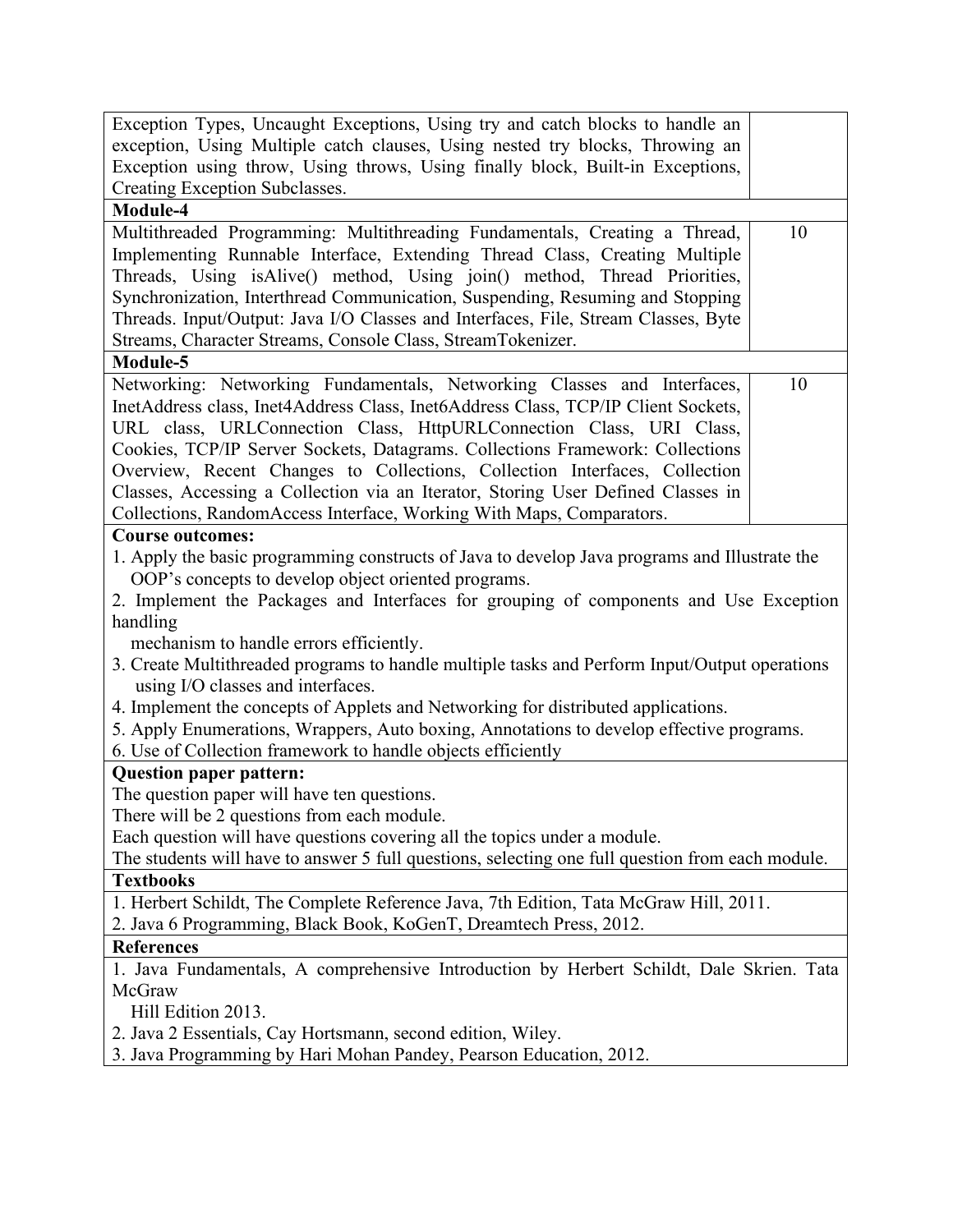# **ADVANCES IN COMPUTER NETWORKS [As per Choice Based Credit System (CBCS) scheme] (Effective from the academic year 2020 -2021 onwards) SEMESTER – II**

| <u>ULINLU LLIN</u>       |                |                   |    |  |
|--------------------------|----------------|-------------------|----|--|
| <b>Subject Code</b>      | <b>20MCA22</b> | <b>CIE Marks</b>  | 50 |  |
| <b>Number of Lecture</b> |                | <b>SEE Marks</b>  | 50 |  |
| Hours/Week               |                |                   |    |  |
| Total Number of Lecture  | 50             | <b>Exam Hours</b> |    |  |
| <b>Hours</b>             |                |                   |    |  |
| <b>CREDITS-04</b>        |                |                   |    |  |

**Course objectives:** This course will enable students to

• Acquire the computer networking knowledge as well as connectivity technologies and the communication process.

• Identify the key issues for the LAN/WAN/MAN network architectures.

- Establish a solid knowledge of the layered approach.
- To learn the 7-layer OSI network model (each layer and its responsibilities) and understand the TCP/IP suite of protocols and the networked applications supported by it.
- Motivate the need for network security practices in organizational units.

| <b>Protivale the need for network security practices in organizational units.</b>                                                                                                                                                                                                                                                                                                                                                                                                                                                                                                                                                                                                                             |                                 |
|---------------------------------------------------------------------------------------------------------------------------------------------------------------------------------------------------------------------------------------------------------------------------------------------------------------------------------------------------------------------------------------------------------------------------------------------------------------------------------------------------------------------------------------------------------------------------------------------------------------------------------------------------------------------------------------------------------------|---------------------------------|
| <b>Module I</b>                                                                                                                                                                                                                                                                                                                                                                                                                                                                                                                                                                                                                                                                                               | <b>Teaching</b><br><b>Hours</b> |
| Data communications and Networking overview: A Communication model,<br>Data communications, Data communication networking.<br>Protocol architecture: The need for protocol architecture, A simple protocol<br>architecture, OSI The TCP/IP protocol architecture.                                                                                                                                                                                                                                                                                                                                                                                                                                             | 10                              |
| <b>Module II</b>                                                                                                                                                                                                                                                                                                                                                                                                                                                                                                                                                                                                                                                                                              |                                 |
| Data Communications: concepts & terminology, Analog and digital data<br>transmission, transmission impairments, channel capacity. Guided and<br>wireless transmission: Guided transmission media, Wireless transmission,<br>signal encoding techniques: Digital data, Digital signals, Digital data, Analog<br>signals, Analog data, Digital signals, Analog data, Analog signals, Digital data<br>communication techniques: Asynchronous & Synchronous transmission<br>,Types of errors, Error detection, error correction. data link control: Flow<br>control, Error control, High level data link control(HDLC). Multiplexing:<br>frequency division multiplexing, synchronous time division multiplexing. | 10                              |
| <b>Module III</b>                                                                                                                                                                                                                                                                                                                                                                                                                                                                                                                                                                                                                                                                                             |                                 |
| Wide Area Networks: Circuit switching and packet switching, switching<br>networks, Circuit-switching networks, Circuit-switching concepts, Control<br>signaling. Routing in switched networks: Routing in circuit-switching<br>networks, Routing in packet-switching networks. Congestion control in<br>switched data networks: Effect of congestion, congestion control, congestion<br>control in packet switching networks, Frame relay congestion control.<br>Local Area Networks: Topologies and transmission media, LAN -protocol<br>architecture, bridges, Layer2 and Layer3 switches, emergence of high speed<br>LANS, Ethernet Token ring, Fibre channel.                                             | 10                              |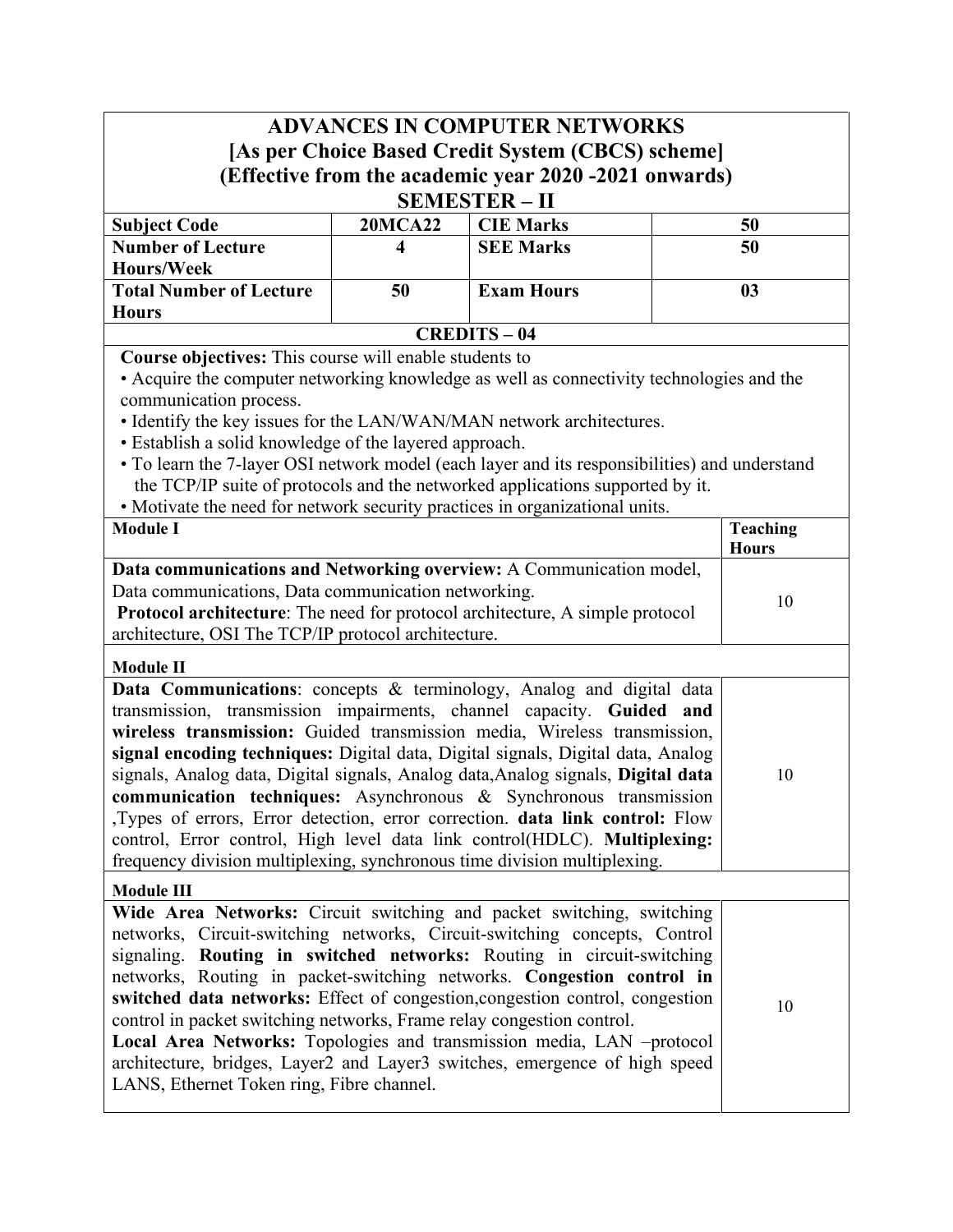| <b>Module IV</b>                                                                                                                                                                                                                                                                                                                                                                                                                                                                                                                                                                                                                                                                                                                                                                                                                                                                                       |    |
|--------------------------------------------------------------------------------------------------------------------------------------------------------------------------------------------------------------------------------------------------------------------------------------------------------------------------------------------------------------------------------------------------------------------------------------------------------------------------------------------------------------------------------------------------------------------------------------------------------------------------------------------------------------------------------------------------------------------------------------------------------------------------------------------------------------------------------------------------------------------------------------------------------|----|
| Protocols: Basic<br>protocol functions,<br>principles<br>of<br>Internetwork<br>internetworking, Connectionless internetworking, Internet protocol, IPv6,<br>routing protocols.<br>Network Applications: Client-Server interaction, example of a client and a<br>server.                                                                                                                                                                                                                                                                                                                                                                                                                                                                                                                                                                                                                                | 10 |
| <b>Module V</b><br>Network Security: Security requirements and attacks, confidentiality with                                                                                                                                                                                                                                                                                                                                                                                                                                                                                                                                                                                                                                                                                                                                                                                                           |    |
| symmetric encryption, Message authentication and hash functions, public-key<br>encryption and digital signatures, security socket layer and transport layer<br>security, IPv4 and IPv6 security.                                                                                                                                                                                                                                                                                                                                                                                                                                                                                                                                                                                                                                                                                                       | 10 |
| <b>Course Outcomes</b>                                                                                                                                                                                                                                                                                                                                                                                                                                                                                                                                                                                                                                                                                                                                                                                                                                                                                 |    |
| The students should be able to:<br>Discuss the physical and logical characteristics of digital signals and the basic methods of<br>data transmission.<br>Identify the importance of the ISO 7-layer reference model.<br>٠<br>Identify and requirements hosted in communication protocols and give an overview of data<br>٠<br>communication standards.<br>Figure the area of computer networks in terms of connectivity.<br>٠<br>Explore basic protocols involved in wired/wireless communication process. Local Area<br>$\bullet$<br>Networks (MAC-CSMA-CD/Ethernet, Token Ring, and others), and for Wide Area<br>Networks using the TCP/IP, UDP/IP.<br>Explain fundamentals and technologies of physical, data-link and network layers.<br>٠<br>Have a basic knowledge on the fundamentals of cryptography such as symmetric/asymmetric<br>٠<br>encryption, digital signatures, and hash functions. |    |
| <b>Question paper pattern:</b><br>The question paper will have ten questions.                                                                                                                                                                                                                                                                                                                                                                                                                                                                                                                                                                                                                                                                                                                                                                                                                          |    |
| There will be 2 questions from each module.<br>Each question will have questions covering all the topics under a module.<br>The students will have to answer 5 full questions, selecting one full question from each module.<br><b>Text Books:</b>                                                                                                                                                                                                                                                                                                                                                                                                                                                                                                                                                                                                                                                     |    |
| William Stallings, Data and Computer Communications, 7/e, Pearson Education.<br>1.<br>Andrew S. Tanenbaum, Computer Networks, PHI<br>2.                                                                                                                                                                                                                                                                                                                                                                                                                                                                                                                                                                                                                                                                                                                                                                |    |
| <b>Reference Books:</b><br>1. Douglas E. Comer, Computer Networks and Internets, 2/e, Pearson Education.                                                                                                                                                                                                                                                                                                                                                                                                                                                                                                                                                                                                                                                                                                                                                                                               |    |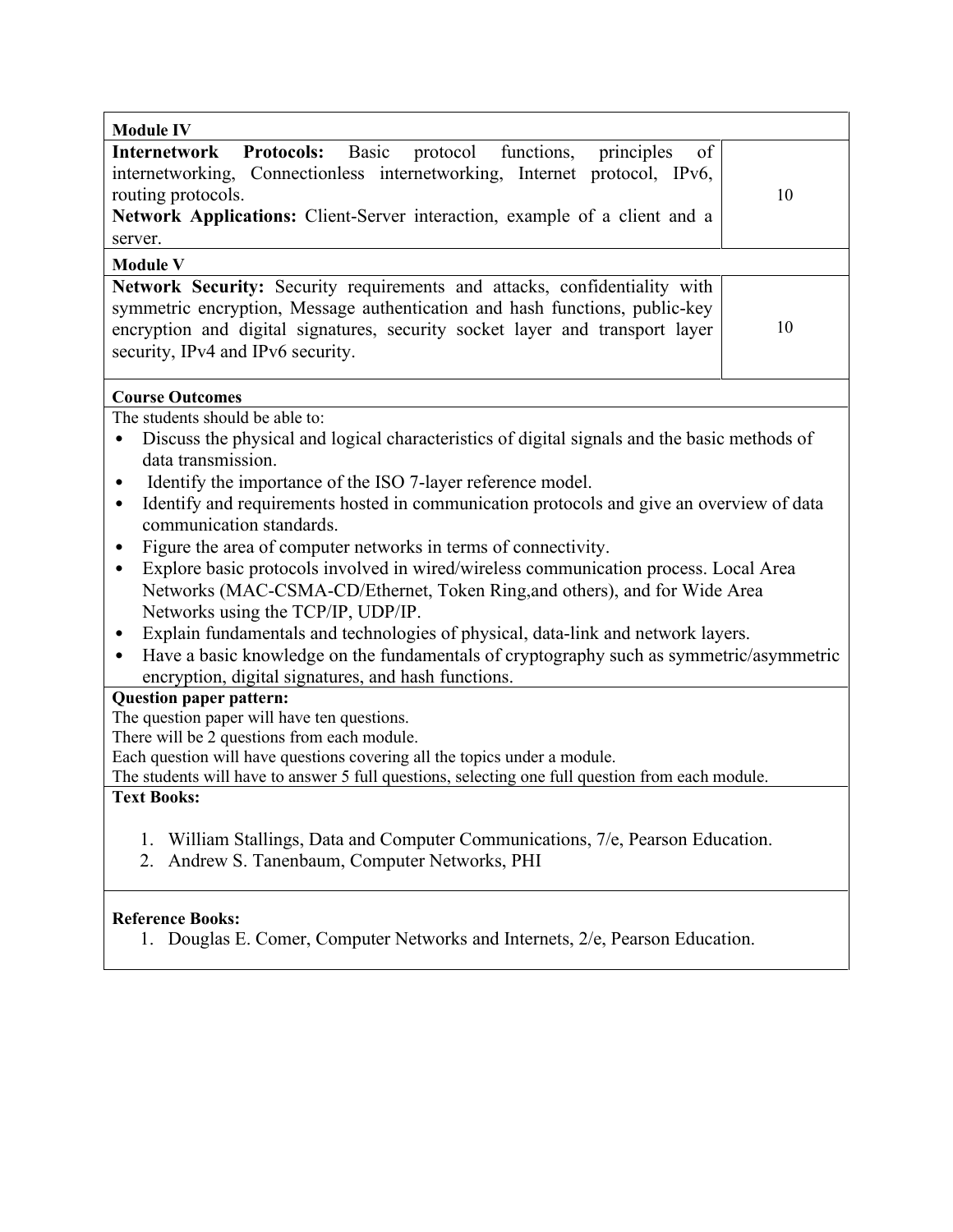| <b>WEB TECHNOLOGY</b>                                                                                                                                 |                |                   |    |                   |
|-------------------------------------------------------------------------------------------------------------------------------------------------------|----------------|-------------------|----|-------------------|
| [As per Choice Based Credit System (CBCS) scheme]                                                                                                     |                |                   |    |                   |
| (Effective from the academic year 2020 -2021 onwards)<br><b>SEMESTER-II</b>                                                                           |                |                   |    |                   |
| <b>Subject Code</b>                                                                                                                                   | <b>20MCA23</b> | <b>CIE Marks</b>  | 50 |                   |
| <b>Number of Lecture</b>                                                                                                                              | 04             | <b>SEE Marks</b>  | 50 |                   |
| <b>Hours/Week</b>                                                                                                                                     |                |                   |    |                   |
| <b>Total Number of Lecture</b><br><b>Hours</b>                                                                                                        | 50             | <b>Exam Hours</b> | 03 |                   |
|                                                                                                                                                       |                | <b>CREDITS-04</b> |    |                   |
| <b>Course Objectives:</b>                                                                                                                             |                |                   |    |                   |
|                                                                                                                                                       |                |                   |    |                   |
| Students implement personal and interpersonal skills to prepare for a rapidly evolving<br>$\bullet$                                                   |                |                   |    |                   |
| workplace environment.                                                                                                                                |                |                   |    |                   |
| Students enhance reading, writing, computing, communication, and critical thinking<br>and apply them to the information technology environment.       |                |                   |    |                   |
|                                                                                                                                                       |                |                   |    |                   |
| <b>Module 1</b>                                                                                                                                       |                |                   |    | Teaching<br>hours |
|                                                                                                                                                       |                |                   |    |                   |
| HTML Language - HTML Document Structure, HTML tags and their<br>Attributes. html, head, title, body, html Elements, table, anchor, heading, image,    |                |                   | 10 |                   |
| list, paragraph, font, text formatting tags, HTML Frames, HTML Forms.                                                                                 |                |                   |    |                   |
|                                                                                                                                                       |                |                   |    |                   |
| <b>Module 2</b>                                                                                                                                       |                |                   |    |                   |
| Cascading Style Sheets (CSS): Introduction to Cascading Style Sheets, Features                                                                        |                |                   |    |                   |
| and Core Syntax of Style Sheets, Attaching Styles, Margins and Padding.CSS                                                                            |                |                   |    |                   |
| Layout, CSS Table.<br>CSS Properties: Background Properties, Text Properties, Font Properties, Border                                                 |                |                   |    | 12                |
| Properties, List Properties.                                                                                                                          |                |                   |    |                   |
| <b>CSS Advanced:</b> CSS Visibility, CSS positioning, CSS layers, CSS pseudo                                                                          |                |                   |    |                   |
| classes and Elements.                                                                                                                                 |                |                   |    |                   |
|                                                                                                                                                       |                |                   |    |                   |
| <b>Module 3</b>                                                                                                                                       |                |                   |    |                   |
| JavaScript: The JavaScript Programming Language - Variables, Functions,                                                                               |                |                   |    |                   |
| Objects and Events, Data Types and Operators, Decision Making with Control                                                                            |                |                   |    |                   |
| <b>Structures and Statements.</b>                                                                                                                     |                |                   |    |                   |
| JavaScript Frames, Forms and Security: Windows and Frames, Working with<br>Forms in JavaScript, Cookies and Security, Introduction to Document Object |                |                   |    | 10                |
| Model (DOM), Server Side JavaScript.                                                                                                                  |                |                   |    |                   |
|                                                                                                                                                       |                |                   |    |                   |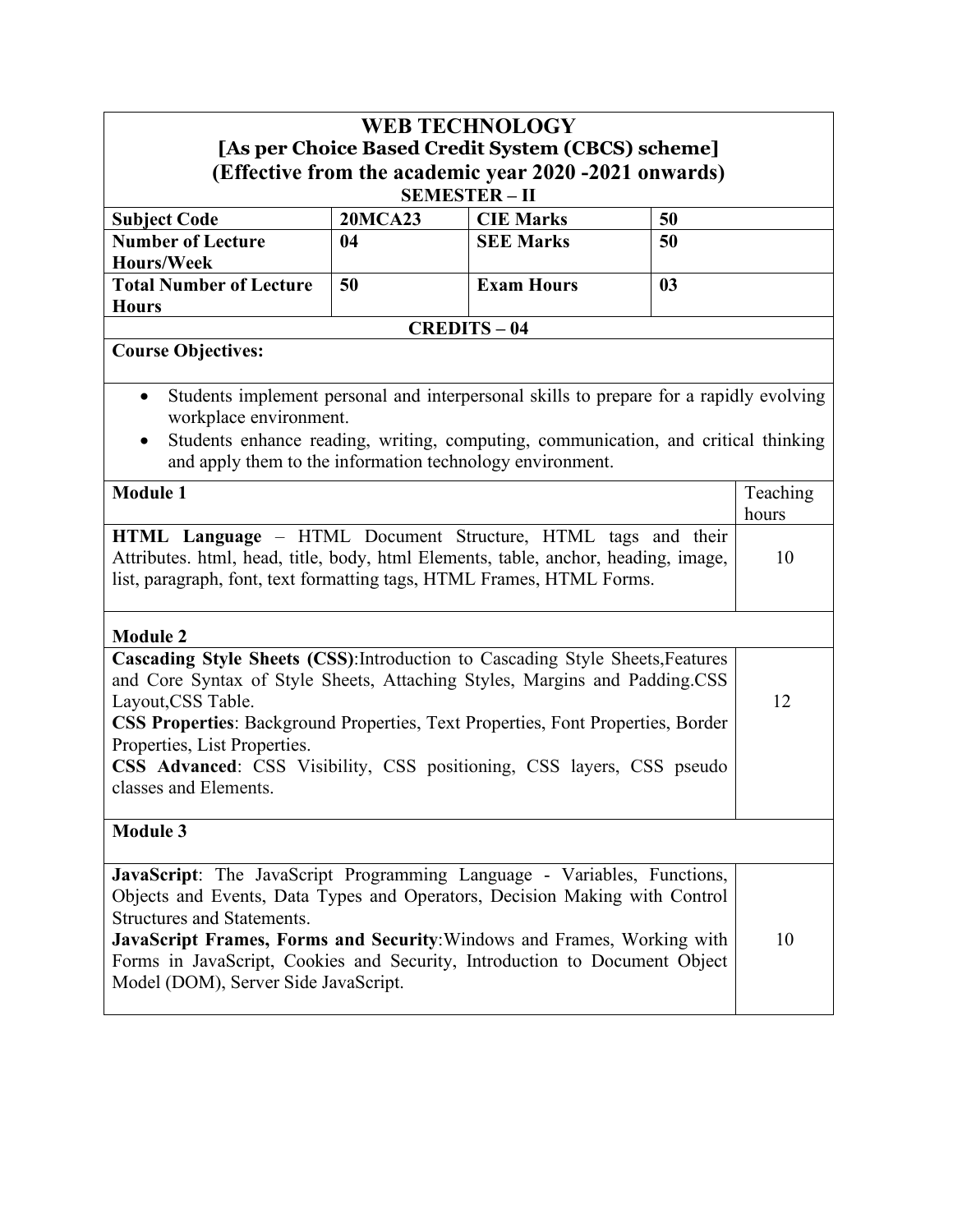| <b>Module 4</b>                                                                                                                                                                                                                                                                                                                                                        |    |
|------------------------------------------------------------------------------------------------------------------------------------------------------------------------------------------------------------------------------------------------------------------------------------------------------------------------------------------------------------------------|----|
| Introduction to XML - Introduction, Syntax, Document Structure, Document<br>Type Definitions (DTD), Namespaces, XML Schemas, Displaying Raw XML<br>Documents, Displaying XML Documents with CSS, XSLT Style Sheets, XML<br>Processors.                                                                                                                                 | 10 |
| Introduction to AJAX, SOAP and RSS.                                                                                                                                                                                                                                                                                                                                    |    |
| <b>Module 5</b>                                                                                                                                                                                                                                                                                                                                                        |    |
| Web Site Design Principles - Defining Web Design - Web Design Pyramid,<br>Medium of Web, Types of Websites, Design for the User - Usability, Common<br>User Characteristics, Movement Capabilities, Web Design Process - Basic Web<br>Process Model, Site Plan, Navigation Theory - Navigation, Placing Navigation.                                                    | 10 |
| <b>Course Outcomes</b>                                                                                                                                                                                                                                                                                                                                                 |    |
| On successful completion of the course, the students will be able to                                                                                                                                                                                                                                                                                                   |    |
| The concepts and principles of Web Programming and to design and implement complex<br>$\bullet$<br>problems.<br>the students will be exposed to dynamic web programming<br>$\bullet$                                                                                                                                                                                   |    |
| the students will be programming different forms and security for web apps                                                                                                                                                                                                                                                                                             |    |
| <b>Question paper pattern:</b><br>The question paper will have ten questions.<br>There will be 2 questions from each module.<br>Each question will have questions covering all the topics under a module.<br>The students will have to answer 5 full questions, selecting one full question from each module.                                                          |    |
| <b>Text Books:</b>                                                                                                                                                                                                                                                                                                                                                     |    |
| 1. Web Design – The Complete Reference, Thomas.A.Powell, TMH.<br>2. HTML & CSS - The Complete Reference, Thomas.A.Powell, TMH.<br>3. HTML, Black Book, Dreamtech Press.                                                                                                                                                                                                |    |
| <b>Reference Books:</b>                                                                                                                                                                                                                                                                                                                                                |    |
| 1. Principles of Web Design, Joel Sklar, Web Warrior series, Thomson Learning.<br>2. Internet & World Wide Web-How to Program, Deitel, Deitel and Nieto, PHI.<br>JavaScript, Don Gosselin, Web Warrior Series, Thomson Learning.<br>3.<br>4. HTML, JavaScript, and Advanced Internet Technologies, Karl Barksdale, E. Turner, Web<br>Warrior Series, Thomson Learning. |    |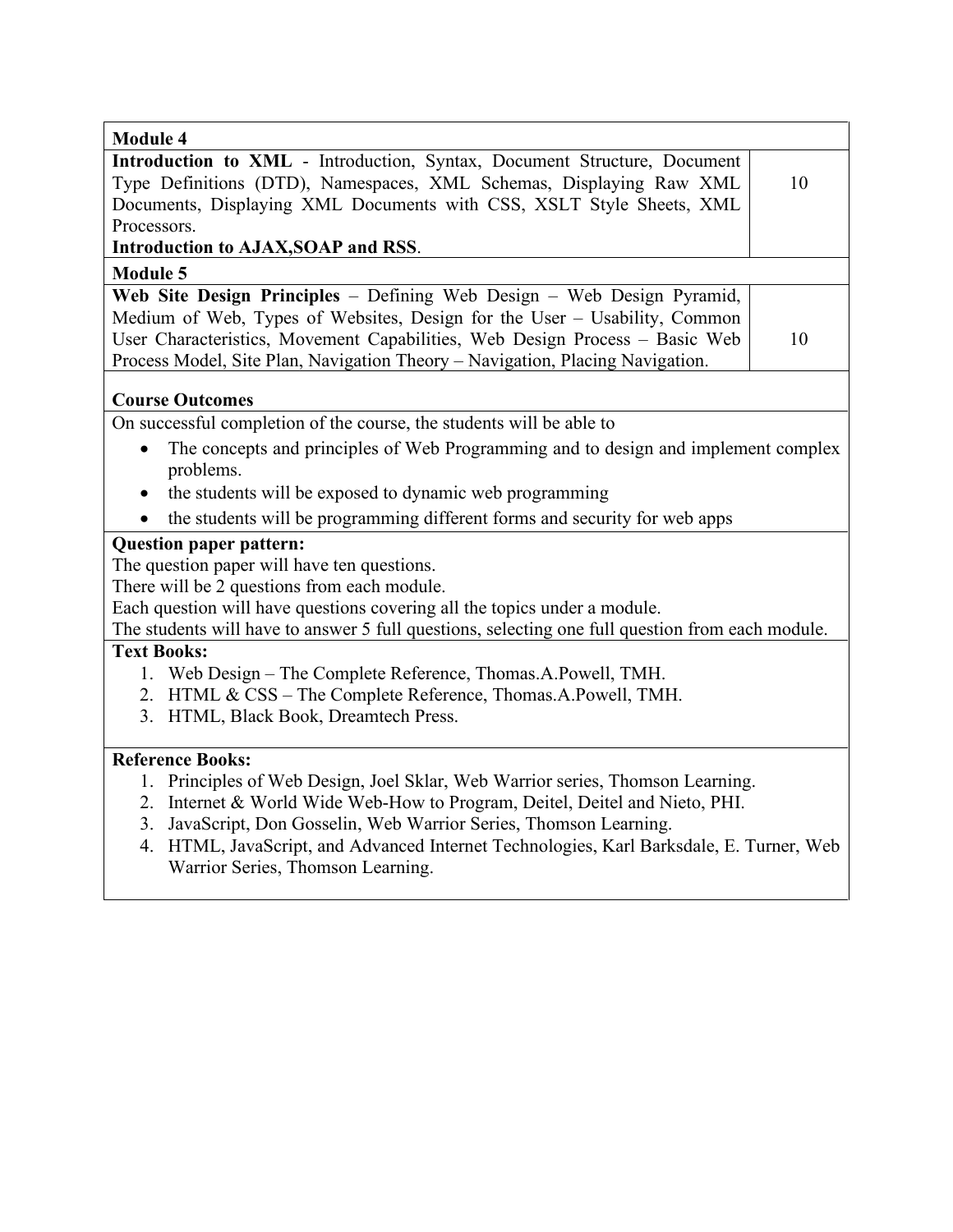## **MACHINE LEARNING [As per Choice Based Credit System (CBCS) scheme] (Effective from the academic year 2020 -2021 onwards) SEMESTER – II**

| <b>Subject Code</b>                  | <b>20MCA241</b> | CIE Marks         | 50             |
|--------------------------------------|-----------------|-------------------|----------------|
| <b>Number of Lecture</b>             | 03              | <b>SEE Marks</b>  | 50             |
| <b>Hours/Week</b>                    |                 |                   |                |
| <b>Total Number of Lecture Hours</b> | 40              | <b>Exam Hours</b> | 0 <sub>3</sub> |
| $CREDITS - 03$                       |                 |                   |                |

**Course objectives:** This course will enable students to

- To introduce students to the basic concepts and techniques of Machine Learning.
- To develop skills of using recent machine learning software for solving practical problems.
- To gain experience of doing independent study and research.

| <b>Teaching</b><br><b>Hours</b> |
|---------------------------------|
| 12 Hours                        |
|                                 |
| 10 Hours                        |
|                                 |
| 10 Hours                        |
|                                 |
| 10 Hours                        |
|                                 |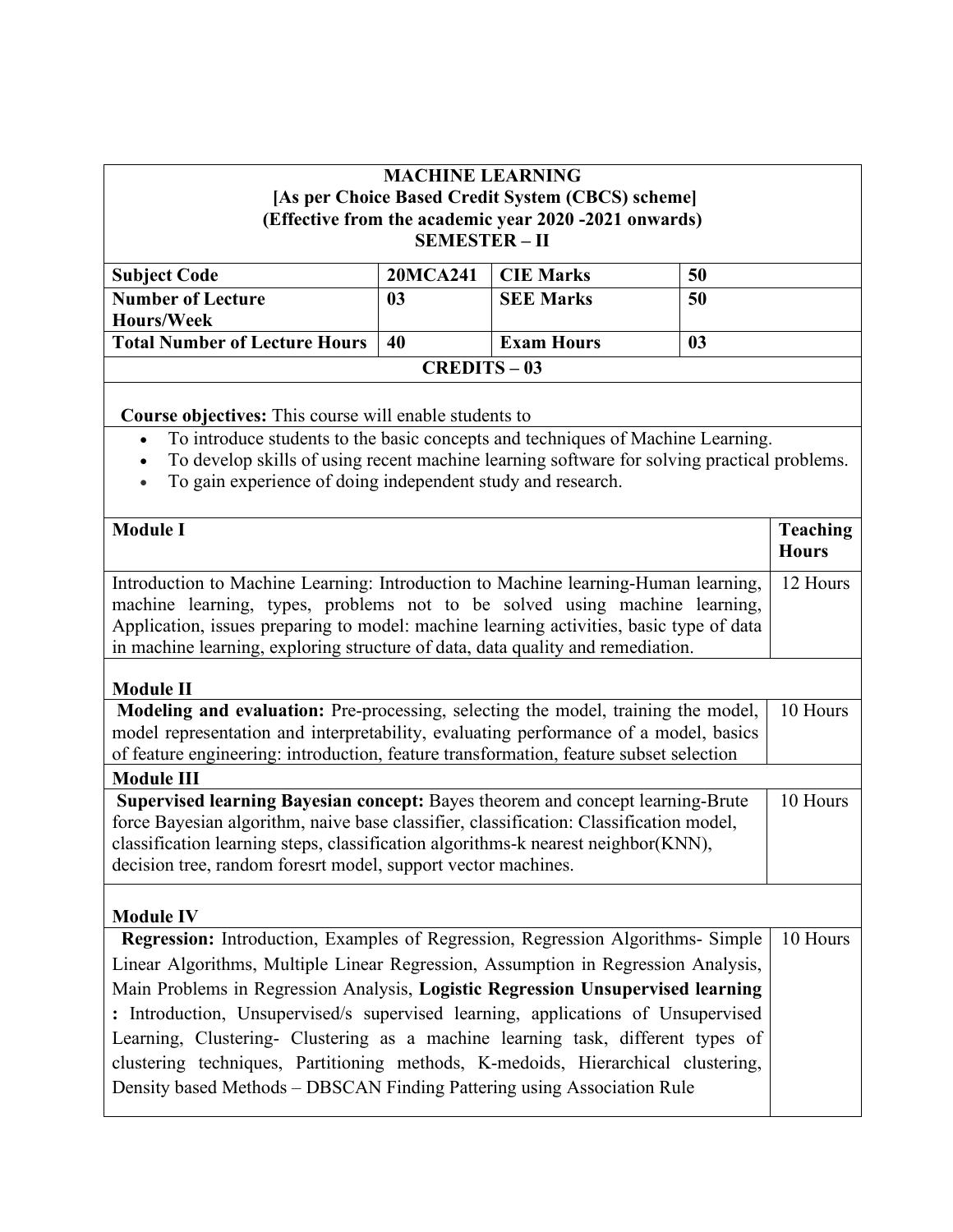| <b>Module V</b>                                                                                                                                |          |
|------------------------------------------------------------------------------------------------------------------------------------------------|----------|
| <b>Outlier Detection:</b> Outliers and Outlier Analysis, Outlier Detection Methods,                                                            | 10 Hours |
| <b>Statistical Approaches, Proximity Based Approaches</b>                                                                                      |          |
|                                                                                                                                                |          |
|                                                                                                                                                |          |
| <b>Course Outcomes</b>                                                                                                                         |          |
| After completing the course, the students will be able to                                                                                      |          |
| Understand the need of data and pre-processing, machine learning techniques for various<br>$\bullet$<br>application                            |          |
| Identify and apply the appropriate techniques to process the data and solve the applications<br>$\bullet$<br>using machine learning techniques |          |
| Implement machine learning techniques for various problems                                                                                     |          |
| Evaluate the different data processing and machine learning techniques for various<br>٠<br>application                                         |          |

## **Question paper pattern:**

The question paper will have ten questions.

There will be 2 questions from each module.

Each question will have questions covering all the topics under a module.

The students will have to answer 5 full questions, selecting one full question from each module.

## **Text Books:**

- 1. Machine Learning, Saikat Dutt, Subramanian Chandramouli, Amit Kumar Das, 1st Edition, 2019, Pearson Publications, , ISBN 978-93-530-6669-7
- 2. Data Mining Concepts and Techniques, Jiawei Han, Micheline Kamber Jian Pei, 3 rd Edition, Morgan Kaufmann publications, ISBN 9780123814791

#### **Reference Books:**

1. Machine Learning, Tom M Mitchel, McGraw Hill publications,ISBN-0070428077

2. Elements of statistical learning, Data Mining, Inference and Prediction, Trevor Hastie, Robert Tibshirani, Jerome Friedman, Second Edition, Springer Series in Statistics, Springer publications.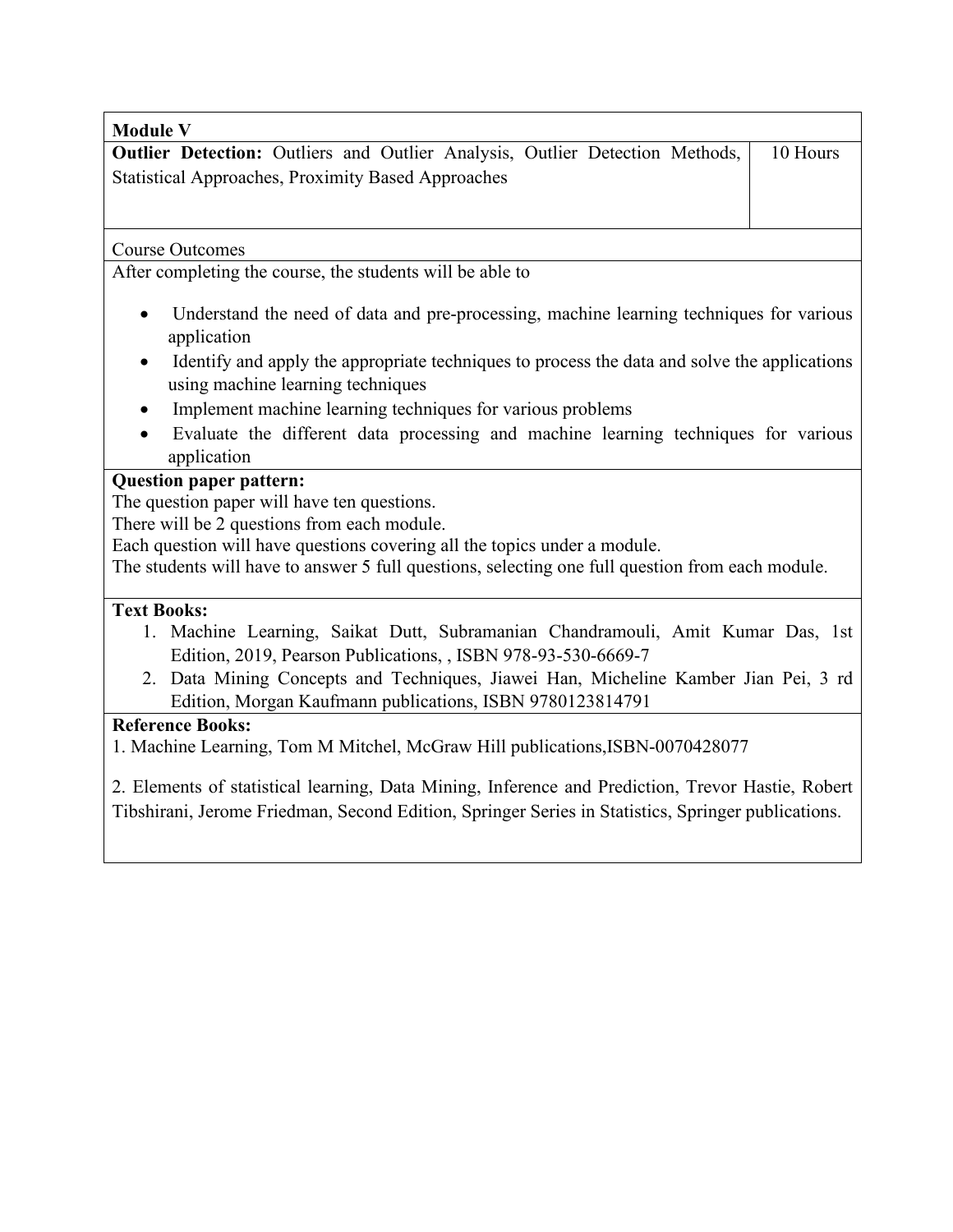| <b>CLOUD COMPUTING</b>                                                                                                                                                                                                                                             |                                                                                                                                                                                                                                                                                                                                                                                                                                                                                                                                                                                                                                                                                                                                                                                                                                                                                                                                                                                                                                                                                                                                                                         |                                 |
|--------------------------------------------------------------------------------------------------------------------------------------------------------------------------------------------------------------------------------------------------------------------|-------------------------------------------------------------------------------------------------------------------------------------------------------------------------------------------------------------------------------------------------------------------------------------------------------------------------------------------------------------------------------------------------------------------------------------------------------------------------------------------------------------------------------------------------------------------------------------------------------------------------------------------------------------------------------------------------------------------------------------------------------------------------------------------------------------------------------------------------------------------------------------------------------------------------------------------------------------------------------------------------------------------------------------------------------------------------------------------------------------------------------------------------------------------------|---------------------------------|
| [As per Choice Based Credit System (CBCS) scheme]                                                                                                                                                                                                                  |                                                                                                                                                                                                                                                                                                                                                                                                                                                                                                                                                                                                                                                                                                                                                                                                                                                                                                                                                                                                                                                                                                                                                                         |                                 |
|                                                                                                                                                                                                                                                                    | (Effective from the academic year 2020 -2021 onwards)                                                                                                                                                                                                                                                                                                                                                                                                                                                                                                                                                                                                                                                                                                                                                                                                                                                                                                                                                                                                                                                                                                                   |                                 |
| <b>Semester: II</b>                                                                                                                                                                                                                                                | <b>CIE Marks:50</b>                                                                                                                                                                                                                                                                                                                                                                                                                                                                                                                                                                                                                                                                                                                                                                                                                                                                                                                                                                                                                                                                                                                                                     |                                 |
| <b>Course Code:20MCA242</b>                                                                                                                                                                                                                                        | <b>SEEMarks:50</b>                                                                                                                                                                                                                                                                                                                                                                                                                                                                                                                                                                                                                                                                                                                                                                                                                                                                                                                                                                                                                                                                                                                                                      |                                 |
| Contact Hours (L:T:P): 3:0:0                                                                                                                                                                                                                                       | <b>Exam Hours:03</b>                                                                                                                                                                                                                                                                                                                                                                                                                                                                                                                                                                                                                                                                                                                                                                                                                                                                                                                                                                                                                                                                                                                                                    |                                 |
|                                                                                                                                                                                                                                                                    | <b>Credits-03</b>                                                                                                                                                                                                                                                                                                                                                                                                                                                                                                                                                                                                                                                                                                                                                                                                                                                                                                                                                                                                                                                                                                                                                       |                                 |
| Module-1                                                                                                                                                                                                                                                           |                                                                                                                                                                                                                                                                                                                                                                                                                                                                                                                                                                                                                                                                                                                                                                                                                                                                                                                                                                                                                                                                                                                                                                         | <b>Teaching</b><br><b>Hours</b> |
| 2.0, Service-Oriented Computing, Utility-Oriented Computing, Building<br>Aneka<br>oriented computing.                                                                                                                                                              | Introduction: Cloud Computing at a Glance-The Vision of Cloud Computing, Defining<br>a Cloud, A Closer Look, Cloud Computing Reference Model, Characteristics and Benefits,<br>Challenges Ahead, Historical Developments- Distributed Systems, Virtualization, Web<br><b>Cloud</b><br>Computing Environments- Application Development, Infrastructure and System<br>Development, Computing Platforms and Technologies, Amazon Web Services (AWS),<br>Google App Engine, Microsoft Azure, Hadoop, Force.com and Salesforce.com, Manjrasoft<br>Principles of Parallel and Distributed Computing : Eras of computing, Parallel vs.<br>distributed computing, Elements of parallel computing- What is parallel processing?,<br>Hardware architectures for parallel processing, Approaches to parallel programming,<br>Levels of parallelism, Laws of caution, Elements of distributed computing-General<br>concepts and definitions, Components of a distributed system, Architectural styles for<br>distributed computing, Models for interprocess communication, Technologies for<br>distributed computing-remote procedure call, Distributed object frameworks, Service- | 10                              |
| Module-2                                                                                                                                                                                                                                                           |                                                                                                                                                                                                                                                                                                                                                                                                                                                                                                                                                                                                                                                                                                                                                                                                                                                                                                                                                                                                                                                                                                                                                                         |                                 |
| Virtualization and Cloud Computing, Pros and Cons of Virtualization, Technology.<br>Scalability and Fault Tolerance Security, Trust, and Privacy Organizational Aspects.<br><b>CLOUD APPLICATION PROGRAMMING AND THE ANEKA PLATFORM</b><br><b>Management Tools</b> | Virtualization: Introduction, Characteristics of Virtualized, Environments Taxonomy of<br>Virtualization Techniques, Execution Virtualization, Other Types of Virtualization,<br>Cloud Computing Architecture: Introduction, Cloud Reference Model, Architecture,<br>Infrastructure / Hardware as a Service, Platform as a Service, Software as a Service, Types<br>of Clouds, Public Clouds, Private Clouds, Hybrid Clouds, Community Clouds, Economics<br>of the Cloud, Open Challenges, Cloud Definition, Cloud Interoperability and Standards<br>Aneka: Cloud Application Platform, Framework Overview, Anatomy of the Aneka<br>Container- From the Ground Up: Platform Abstraction Layer, Fabric Services, foundation<br>Services, Application Services, Building Aneka Clouds- Infrastructure Organization,<br>Logical Organization, Private Cloud Deployment Mode, Public Cloud Deployment Mode,<br>Hybrid Cloud Deployment Mode, Cloud Programming and Management: Aneka SDK,                                                                                                                                                                                   | 10                              |
| Module-3                                                                                                                                                                                                                                                           |                                                                                                                                                                                                                                                                                                                                                                                                                                                                                                                                                                                                                                                                                                                                                                                                                                                                                                                                                                                                                                                                                                                                                                         |                                 |
| <b>Concurrent Computing:</b>                                                                                                                                                                                                                                       | Thread Programming, Introducing Parallelism for Single Machine Computation-<br>Programming Applications with Threads-What is a Thread?, Thread APIs, Techniques<br>for Parallel Computation with Threads, Multithreading with Aneka- Introducing the<br>Thread Programming Model, Aneka Thread vs. Common Threads, Programming<br>Applications with Aneka Threads- Aneka Threads Application Model, Domain<br>Decomposition: Matrix Multiplication, Functional Decomposition: Sine, Cosine, and                                                                                                                                                                                                                                                                                                                                                                                                                                                                                                                                                                                                                                                                         | 10                              |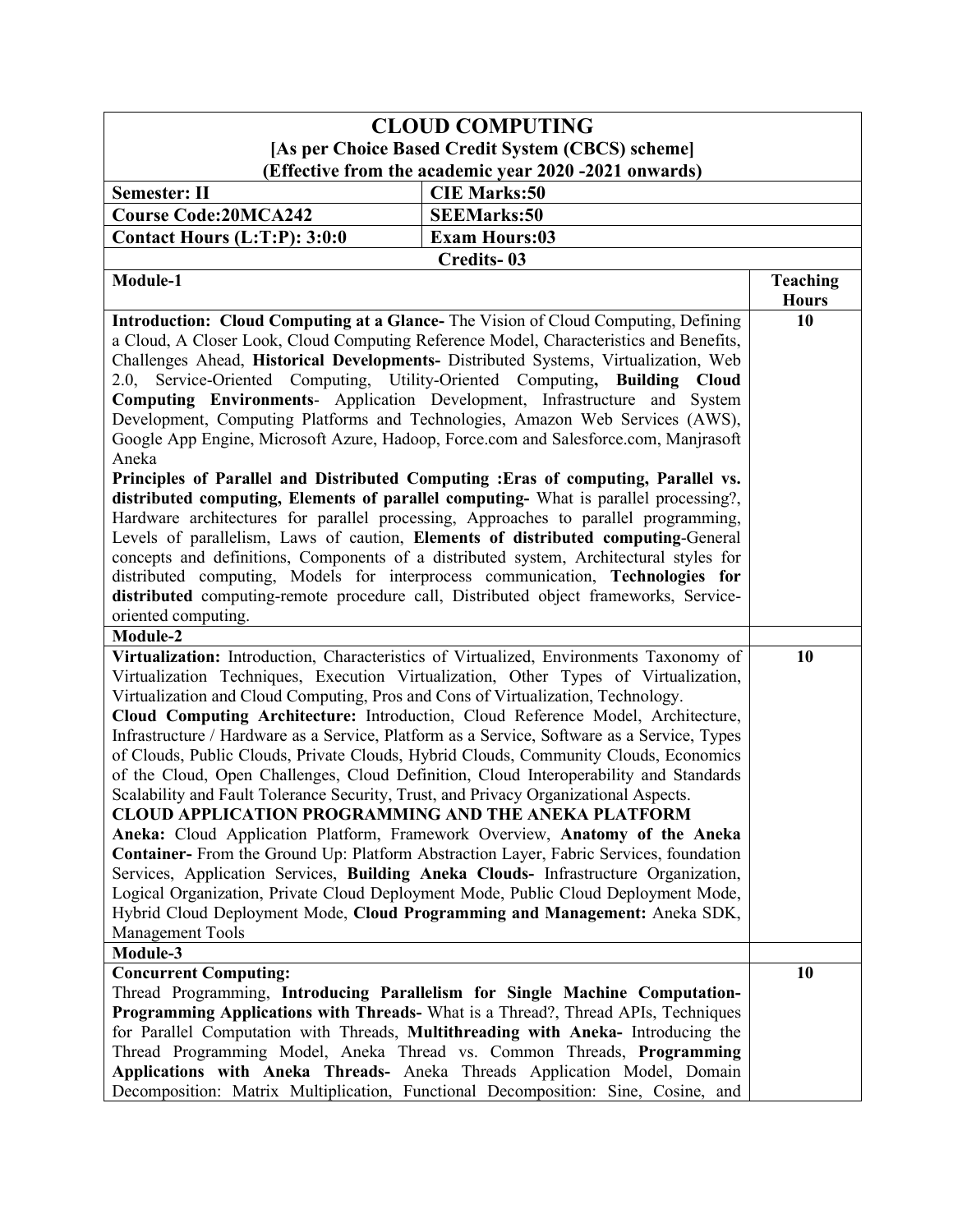| Tangent.                                                                                           |    |  |
|----------------------------------------------------------------------------------------------------|----|--|
| High-Throughput Computing: Task Programming-Task Computing, Characterizing a                       |    |  |
| Task, Computing Categories, Frameworks for Task Computing, Task-based Application                  |    |  |
| Models- Embarrassingly Parallel Applications, Parameter Sweep Applications, MPI                    |    |  |
|                                                                                                    |    |  |
| Applications, Workflow Applications with Task Dependencies, Aneka Task-Based                       |    |  |
| Programming-Task Programming Model, Developing Applications with the Task Model,                   |    |  |
| Developing Parameter Sweep Application, Managing Workflows.                                        |    |  |
| Module-4                                                                                           |    |  |
| <b>Data Intensive Computing:</b>                                                                   | 10 |  |
| Map-Reduce Programming, What is Data-Intensive Computing?, Characterizing Data-                    |    |  |
| Intensive Computations, Challenges Ahead, Historical Perspective, Technologies for Data-           |    |  |
| Intensive Computing, Storage Systems, Programming Platforms, Aneka MapReduce                       |    |  |
| Programming, Introducing the MapReduce Programming Model, Example Application                      |    |  |
| <b>Industrial platforms and new developments:</b>                                                  |    |  |
| Cloud Platforms in Industry: Amazon Web Services- Compute Services, Storage                        |    |  |
| Services, Communication Services, Additional Services, Google AppEngine-Architecture               |    |  |
| and Core Concepts, Application Life-Cycle, Cost Model, Observations, Microsoft Azure-              |    |  |
| Azure Core Concepts, SQL Azure, Windows Azure Platform Appliance.                                  |    |  |
| Module-5                                                                                           |    |  |
|                                                                                                    | 10 |  |
| Cloud Applications: Scientific Applications- Healthcare: ECG Analysis in the Cloud,                |    |  |
| Business and consumer Applications- CRM and ERP, Productivity, Social Networking,                  |    |  |
| Media Applications, Multiplayer Online Gaming.                                                     |    |  |
| Advanced Topics in Cloud Computing: Energy efficiency in clouds, Market-based                      |    |  |
| management of clouds, Federated clouds/InterCloud, Third-party cloud services.                     |    |  |
| <b>Course Outcomes:</b>                                                                            |    |  |
| $CO1:$ Demonstrate the system & software models and mechanisms that support cloud computing        |    |  |
| CO2: Classify various cloud services and their providers                                           |    |  |
| CO3: Compare various cloud deployment models                                                       |    |  |
| CO4: Differentiate various types of computing environments                                         |    |  |
| CO5: Identify enabling technologies of cloud computing.                                            |    |  |
| Question paper pattern:                                                                            |    |  |
| The question paper will have ten questions.                                                        |    |  |
| There will be 2 questions from each module.                                                        |    |  |
| Each question will have questions covering all the topics under a module.                          |    |  |
| The students will have to answer 5 full questions, selecting one full question from each module    |    |  |
| <b>Text books</b>                                                                                  |    |  |
| 1. Rajkumar Buyya, Christian Vecchiola, and Thamarai Selvi Mastering Cloud. Computing McGraw       |    |  |
| <b>Hill Education</b>                                                                              |    |  |
| <b>Reference books</b>                                                                             |    |  |
| 1. Cloud Computing for Dummies by Judith Hurwitz, R.Bloor, M. Kanfman, F.Halper (Wiley India       |    |  |
|                                                                                                    |    |  |
| Edition)                                                                                           |    |  |
| 2. Cloud Computing: A Practical Approach by J.Vette, Toby J. Vette, Robert Elsenpeter (Tata McGraw |    |  |
| Hill)                                                                                              |    |  |
|                                                                                                    |    |  |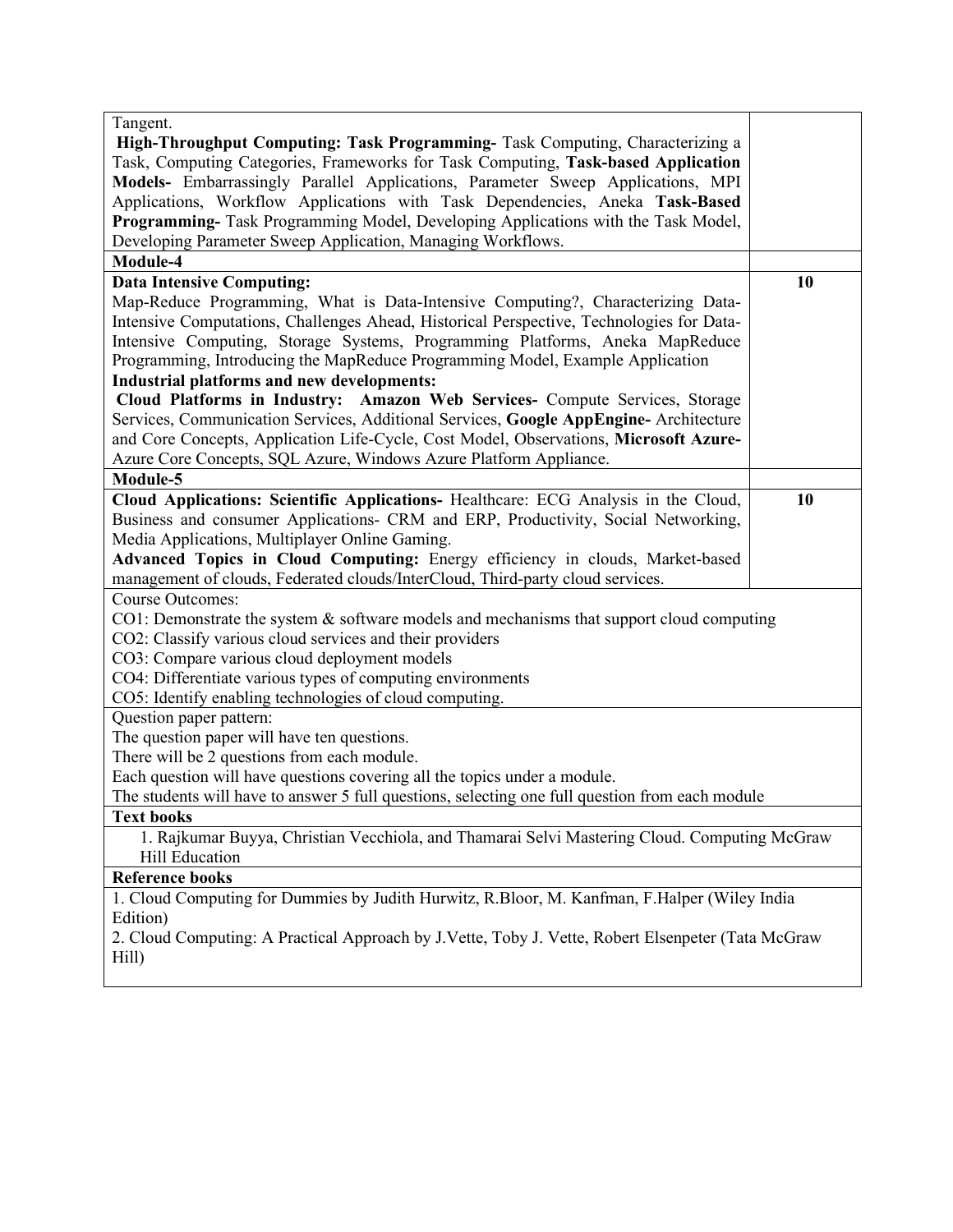| <b>Designing Computer Interface</b><br>[As per Choice Based Credit System (CBCS) scheme]                                                                                                                                              |                                                                                                                                                                                                                                                                                                           |                                 |  |  |  |
|---------------------------------------------------------------------------------------------------------------------------------------------------------------------------------------------------------------------------------------|-----------------------------------------------------------------------------------------------------------------------------------------------------------------------------------------------------------------------------------------------------------------------------------------------------------|---------------------------------|--|--|--|
| (Effective from the academic year 2020 -2021 onwards)                                                                                                                                                                                 |                                                                                                                                                                                                                                                                                                           |                                 |  |  |  |
| <b>Semester: II</b>                                                                                                                                                                                                                   | <b>CIE Marks:50</b>                                                                                                                                                                                                                                                                                       |                                 |  |  |  |
| <b>Course Code:20MCA243</b>                                                                                                                                                                                                           | <b>SEEMarks:50</b>                                                                                                                                                                                                                                                                                        |                                 |  |  |  |
| Contact Hours (L:T:P): 3:0:0                                                                                                                                                                                                          | <b>Exam Hours:03</b>                                                                                                                                                                                                                                                                                      |                                 |  |  |  |
|                                                                                                                                                                                                                                       | <b>Credits-03</b>                                                                                                                                                                                                                                                                                         |                                 |  |  |  |
| Module-1                                                                                                                                                                                                                              |                                                                                                                                                                                                                                                                                                           | <b>Teaching</b><br><b>Hours</b> |  |  |  |
| <b>Introduction:</b> Usability of Interactive systems, Usability goals and measures,                                                                                                                                                  |                                                                                                                                                                                                                                                                                                           | 10                              |  |  |  |
| Usability Motivation, Universal Usability and Goals for our Profession.                                                                                                                                                               |                                                                                                                                                                                                                                                                                                           |                                 |  |  |  |
| Guidelines, Principle and Theories: Introduction, Guidelines, Principle and                                                                                                                                                           |                                                                                                                                                                                                                                                                                                           |                                 |  |  |  |
| Theories                                                                                                                                                                                                                              |                                                                                                                                                                                                                                                                                                           |                                 |  |  |  |
| Module-2                                                                                                                                                                                                                              |                                                                                                                                                                                                                                                                                                           |                                 |  |  |  |
| <b>Design Process:</b>                                                                                                                                                                                                                |                                                                                                                                                                                                                                                                                                           | 10                              |  |  |  |
|                                                                                                                                                                                                                                       | Design: Introduction, Organizational support for design, 4 phases of Design,<br>Design frameworks, Design Methods-Ethanographic Observation, Scenario                                                                                                                                                     |                                 |  |  |  |
| Development.                                                                                                                                                                                                                          |                                                                                                                                                                                                                                                                                                           |                                 |  |  |  |
|                                                                                                                                                                                                                                       | Design tools, practices and patterns: Design tools, Design guidelines and                                                                                                                                                                                                                                 |                                 |  |  |  |
| standards, interaction design patterns, Social impact analysis, Legal issues.                                                                                                                                                         |                                                                                                                                                                                                                                                                                                           |                                 |  |  |  |
|                                                                                                                                                                                                                                       | Evaluating interface design: Introduction, Expert reviews, usability testing,                                                                                                                                                                                                                             |                                 |  |  |  |
| survey instruments, Acceptance tests, Evaluation during active use and beyond,                                                                                                                                                        |                                                                                                                                                                                                                                                                                                           |                                 |  |  |  |
| controlled psychologically oriented experiments.                                                                                                                                                                                      |                                                                                                                                                                                                                                                                                                           |                                 |  |  |  |
| Module-3                                                                                                                                                                                                                              |                                                                                                                                                                                                                                                                                                           | 10                              |  |  |  |
| <b>Direct Manipulation and Virtual Environment:</b><br>Introduction, What is Direct manipulation?, Examples of Direct manipulation, 2D<br>and 3D Interfaces , Tele-Operations and presence , Augmented Reality and Virtual<br>Reality |                                                                                                                                                                                                                                                                                                           |                                 |  |  |  |
| Small displays, Audio menus, Form filling and Dialog boxes.                                                                                                                                                                           | Fluid Navigation : Introduction, Navigation by Selection- Task-Related Menu<br>Organization, Single menu, Combination of multiple menu, Content organization,                                                                                                                                             |                                 |  |  |  |
| Module-4                                                                                                                                                                                                                              |                                                                                                                                                                                                                                                                                                           |                                 |  |  |  |
| <b>Expressive Human(Natural Language) and Command Language:</b><br>and Abbreviation, Natural language in computing.<br>Displays.                                                                                                      | Introduction, Command-Organization functionality strategy and structures, Naming<br>Interaction Devices: Introduction, Keyboards and Keypads, Pointing Devices and                                                                                                                                        | 10                              |  |  |  |
| Introduction, Error,<br>(view)Management, Color                                                                                                                                                                                       | Design issues: The timely user experience- Introduction, Models of System<br>response time (SRT) impacts, Exceptions and attitudes, User Productivity and<br>Variability in SRT, Frustrating Experience. Advancing User Experience:<br>Nonanthropomorphic Design, Display Design, Web page Design, Window |                                 |  |  |  |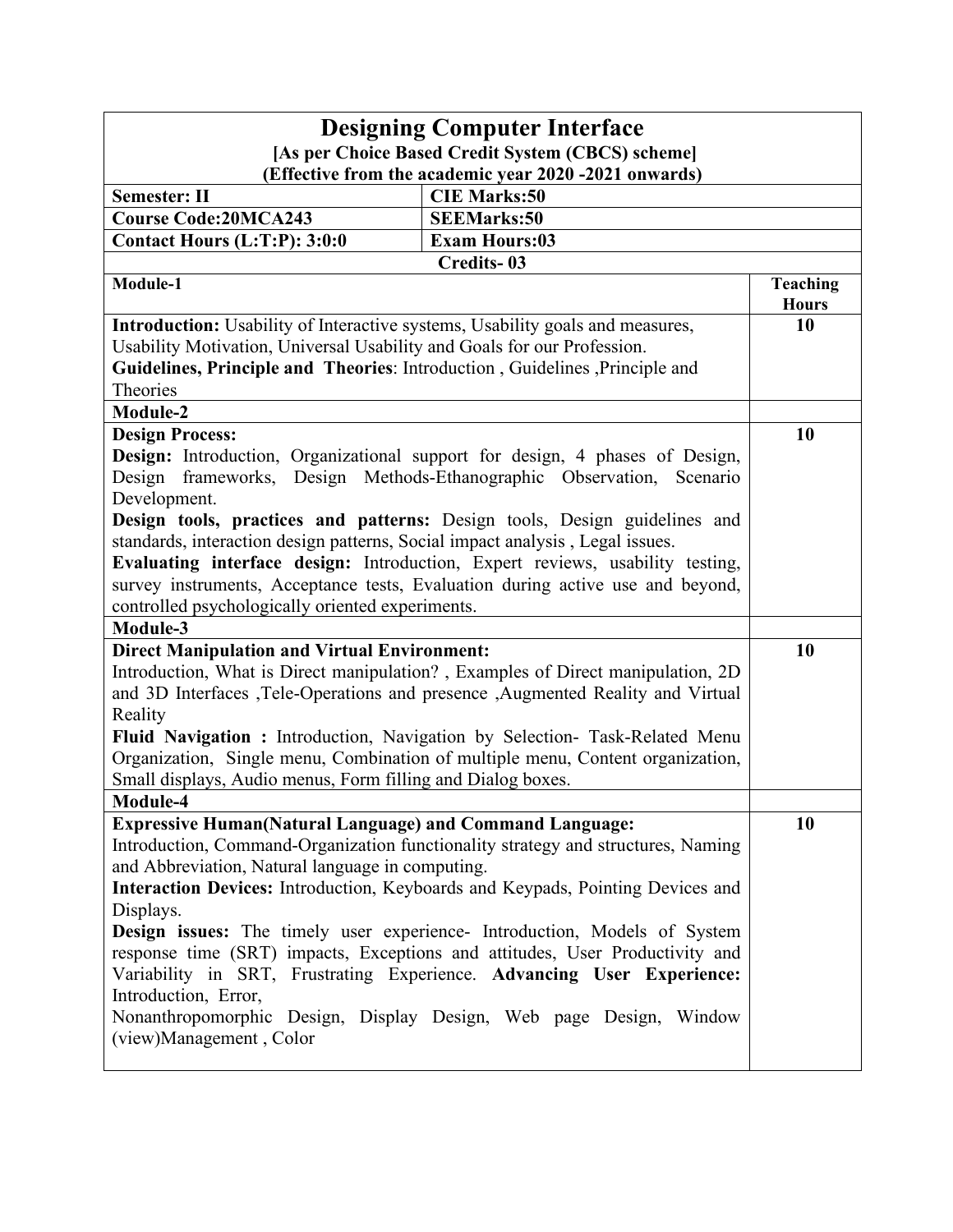| Module-5                                                                                        |    |  |  |
|-------------------------------------------------------------------------------------------------|----|--|--|
| <b>User Documentation and Online Help:</b>                                                      | 10 |  |  |
| Introduction, Online versus paper documentation, Reading from paper versus                      |    |  |  |
| Displays, Shaping the content of the Manuals, Accessing the Documentation,                      |    |  |  |
| Online Tutorials and animated demonstrations, Online Communities for User                       |    |  |  |
| Assistance, The Development Process.                                                            |    |  |  |
| <b>Information Search and Visualization</b>                                                     |    |  |  |
| Introduction, Search in Textual Documents and Database Querying, Multimedia                     |    |  |  |
| document searches, Advanced filtering and Search Interfaces, Information                        |    |  |  |
| Visualization: Introduction, Data tyoe by task taxonomy, Challenges for                         |    |  |  |
| information visualization.                                                                      |    |  |  |
| Course Outcomes: At the of the course, students will be able to                                 |    |  |  |
| CO1: Analyze the new technologies that provide interactive devices and interfaces.              |    |  |  |
| CO2: Apply the guidelines to develop the UID and evaluate                                       |    |  |  |
| CO3: Apply the development methodologies with an analysis of the social impact and legal issues |    |  |  |
| Understand Direct Manipulation and Virtual Environment                                          |    |  |  |
| CO4: Discuss the command, natural languages and issues in design for maintaining QoS            |    |  |  |
| CO5: Persuade user documentations and information search.                                       |    |  |  |
| Question paper pattern:                                                                         |    |  |  |
| The question paper will have ten questions.                                                     |    |  |  |
| There will be 2 questions from each module.                                                     |    |  |  |
| Each question will have questions covering all the topics under a module.                       |    |  |  |
| The students will have to answer 5 full questions, selecting one full question from each module |    |  |  |
| <b>Text books</b>                                                                               |    |  |  |
| 1. Ben Shneiderman, Plaisant, Cohen, Jacobs: Designing the User Interface, 5th Edition, Pearson |    |  |  |
| ,Education, 2010.                                                                               |    |  |  |
| <b>Reference books</b>                                                                          |    |  |  |
| 1. Alan Dix, Janet Finalay, Gregory D AbiwdmRusselBealel: Human-Computer Interaction, III       |    |  |  |
| Edition, Pearson, Education, 2008.                                                              |    |  |  |
| 2. Eberts: User Interface Design, Prentice Hall, 1994                                           |    |  |  |
| 3. Wilber O Galitz: The Essential Guide to User Interface Design- An Introduction to GUI        |    |  |  |
| Design, Principles and Techniques, Wiley-Dreamtech India Pvt Ltd, 2011                          |    |  |  |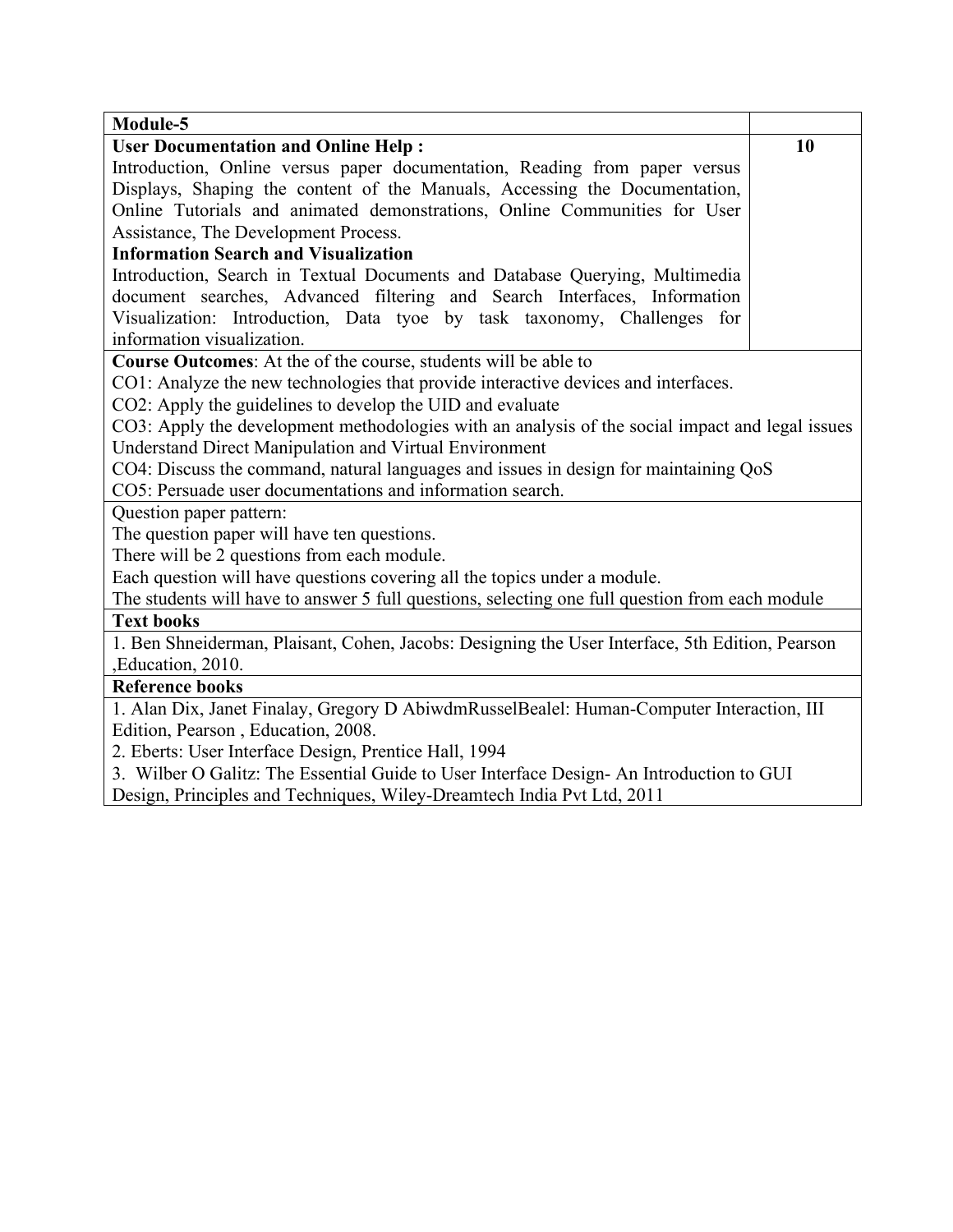| <b>Optimization Technique</b><br>[As per Choice Based Credit System (CBCS) scheme]<br>(Effective from the academic year 2020 -2021 onwards)<br><b>SEMESTER-II</b>                                                                                                                                                                                                                |                 |                   |                |                   |  |
|----------------------------------------------------------------------------------------------------------------------------------------------------------------------------------------------------------------------------------------------------------------------------------------------------------------------------------------------------------------------------------|-----------------|-------------------|----------------|-------------------|--|
| <b>Subject Code</b>                                                                                                                                                                                                                                                                                                                                                              | <b>20MCA244</b> | <b>CIE Marks</b>  | 50             |                   |  |
| <b>Number of Lecture</b>                                                                                                                                                                                                                                                                                                                                                         | 0 <sub>3</sub>  | <b>SEE Marks</b>  | 50             |                   |  |
| <b>Hours/Week</b>                                                                                                                                                                                                                                                                                                                                                                |                 |                   |                |                   |  |
| <b>Total Number of Lecture</b>                                                                                                                                                                                                                                                                                                                                                   | 40              | <b>Exam Hours</b> | 0 <sub>3</sub> |                   |  |
| <b>Hours</b>                                                                                                                                                                                                                                                                                                                                                                     |                 |                   |                |                   |  |
|                                                                                                                                                                                                                                                                                                                                                                                  |                 | <b>CREDITS-03</b> |                |                   |  |
| Course Objectives:                                                                                                                                                                                                                                                                                                                                                               |                 |                   |                |                   |  |
| To understand the theory of optimization methods and algorithms developed for solving<br>$\bullet$<br>various types of optimization problems.<br>To develop and promote research interest in applying optimization techniques in<br>$\bullet$<br>problems of computer science<br>To apply the mathematical and numerical techniques of optimization theory to solve<br>problems. |                 |                   |                |                   |  |
| <b>Module 1</b>                                                                                                                                                                                                                                                                                                                                                                  |                 |                   |                | Teaching<br>hours |  |
| Introduction: Operations research model, solving the OR model, art of modeling,<br>phases of OR study. Linear Programming: Formulation of a LP model, graphical<br>solution to LPP, LP applications, standard and canonical form of LPP, the<br>simplex method, big M-method, two-phase simplex method, special cases in<br>simplex method, sensitivity analysis.                |                 |                   |                | 12                |  |
| <b>Module 2</b>                                                                                                                                                                                                                                                                                                                                                                  |                 |                   |                |                   |  |
| Duality and Post-Optimal analysis: Definition of dual problem, primal-dual<br>relationships, economic interpretation of duality, dual simplex method,<br>generalized simplex algorithm, post-optimal analysis.                                                                                                                                                                   |                 |                   | 10             |                   |  |
| <b>Module 3</b>                                                                                                                                                                                                                                                                                                                                                                  |                 |                   |                |                   |  |
| Transportation models: Definition of transportation model, the transportation<br>algorithm, the assignment model-the Hungarian method; the transshipment<br>model.                                                                                                                                                                                                               |                 |                   |                | 10                |  |